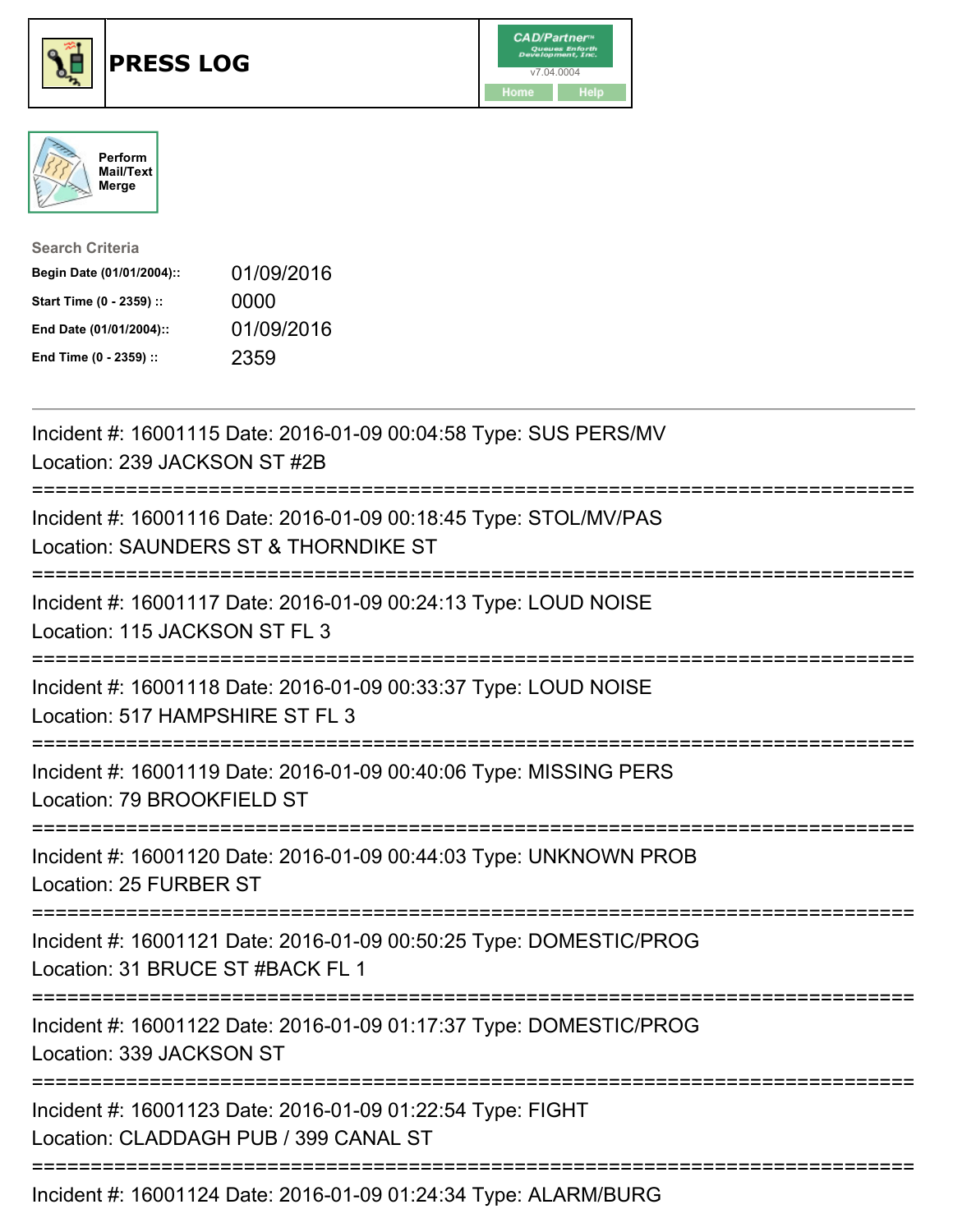| Location: TARBOX SCHOOL / 59 ALDER ST<br>==============================                                                      |
|------------------------------------------------------------------------------------------------------------------------------|
| Incident #: 16001125 Date: 2016-01-09 01:34:24 Type: M/V STOP<br>Location: HAVERHILL ST & MARGIN ST<br>:==================== |
| Incident #: 16001126 Date: 2016-01-09 01:46:48 Type: M/V STOP<br>Location: MERRIMACK ST & PARKER ST                          |
| Incident #: 16001127 Date: 2016-01-09 01:53:29 Type: M/V STOP<br>Location: COMMON ST & JACKSON ST                            |
| Incident #: 16001129 Date: 2016-01-09 01:54:10 Type: M/V STOP<br>Location: HAVERHILL ST & WARREN ST                          |
| Incident #: 16001128 Date: 2016-01-09 01:55:00 Type: NOISE ORD<br>Location: 13 BEDFORD ST                                    |
| Incident #: 16001130 Date: 2016-01-09 01:55:32 Type: SUS PERS/MV<br>Location: 84 MARSTON ST                                  |
| Incident #: 16001131 Date: 2016-01-09 01:59:49 Type: NOISE ORD<br>Location: 83 GILBERT ST                                    |
| Incident #: 16001132 Date: 2016-01-09 02:04:53 Type: M/V STOP<br>Location: RT 114 & RT 495                                   |
| Incident #: 16001133 Date: 2016-01-09 02:21:21 Type: M/V STOP<br>Location: ANDOVER ST & OSGOOD ST                            |
| Incident #: 16001134 Date: 2016-01-09 02:35:08 Type: M/V STOP<br>Location: EMT177 RT495                                      |
| Incident #: 16001135 Date: 2016-01-09 02:41:44 Type: M/V STOP<br>Location: ALLEN ST & SUMMER ST                              |
| Incident #: 16001136 Date: 2016-01-09 02:48:55 Type: DOMESTIC/PAST<br>Location: 473 ESSEX ST #69 FL 6                        |
| Incident #: 16001137 Date: 2016-01-09 02:55:23 Type: NOISE ORD<br>Location: 13 BEDFORD ST                                    |
| Incident #: 16001138 Date: 2016-01-09 03:07:24 Type: DISTURBANCE                                                             |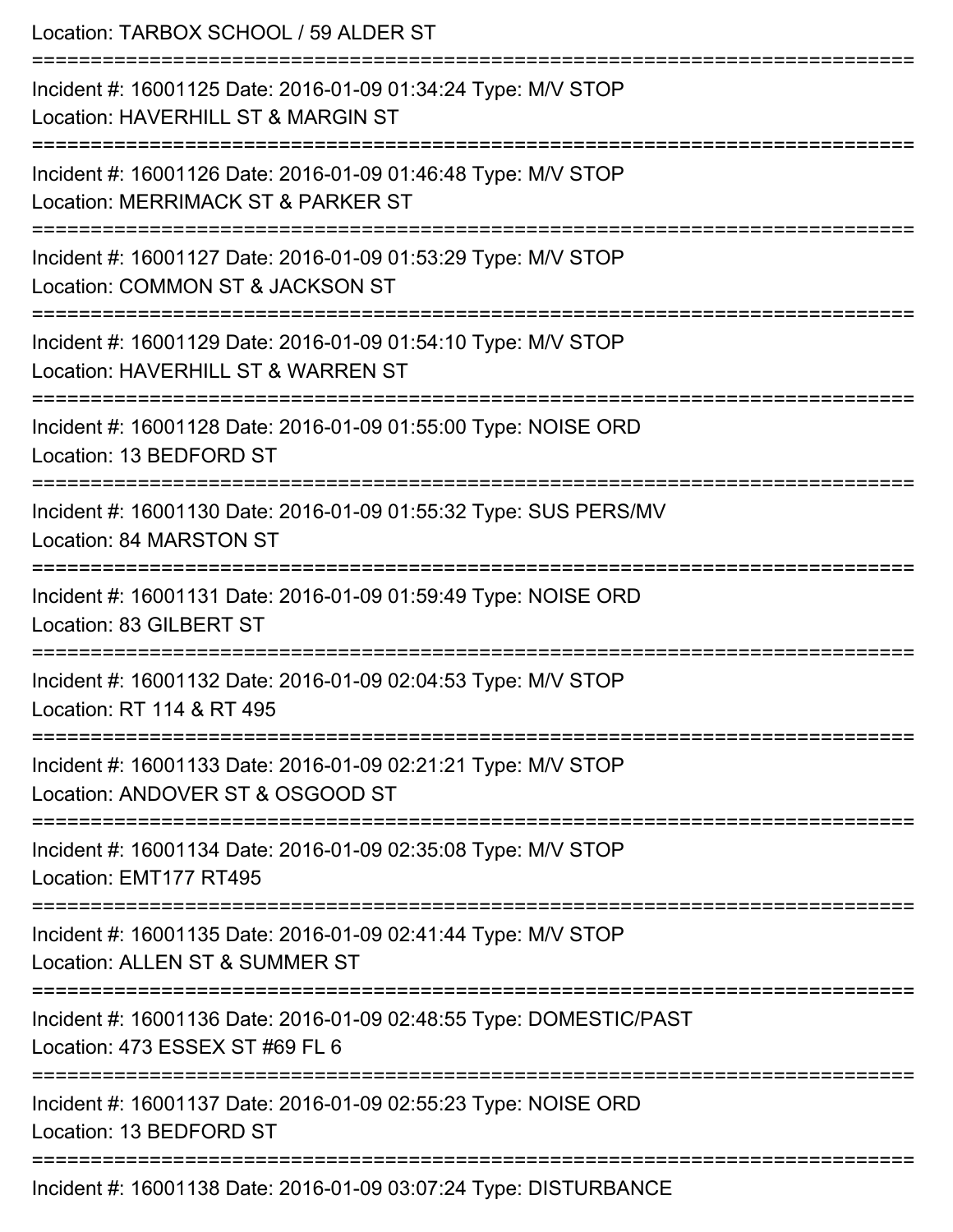| Incident #: 16001139 Date: 2016-01-09 03:39:32 Type: M/V STOP<br>Location: AMESBURY ST & COMMON ST      |
|---------------------------------------------------------------------------------------------------------|
| Incident #: 16001140 Date: 2016-01-09 04:03:40 Type: ALARM/BURG<br>Location: NECC / 420 COMMON ST       |
| Incident #: 16001141 Date: 2016-01-09 04:09:35 Type: SHOTS FIRED<br>Location: 139 WEST ST               |
| Incident #: 16001142 Date: 2016-01-09 04:15:37 Type: ALARM/BURG<br>Location: LIBERTY TAX / 224 BROADWAY |
| Incident #: 16001143 Date: 2016-01-09 06:45:39 Type: DISTURBANCE<br>Location: 59 TENNEY ST #1 FL 1      |
| Incident #: 16001144 Date: 2016-01-09 06:46:35 Type: SUS PERS/MV<br>Location: 115 NEWBURY ST            |
| Incident #: 16001145 Date: 2016-01-09 06:47:03 Type: MV/BLOCKING<br>Location: 149 WATER ST              |
| Incident #: 16001146 Date: 2016-01-09 07:15:21 Type: M/V STOP<br>Location: BROOK ST & UNION ST          |
| Incident #: 16001148 Date: 2016-01-09 07:34:40 Type: M/V STOP<br>Location: 90 LOWELL ST                 |
| Incident #: 16001147 Date: 2016-01-09 07:34:53 Type: NOISE ORD<br>Location: 209 JACKSON ST FL 2         |
| Incident #: 16001149 Date: 2016-01-09 07:53:43 Type: DISTURBANCE<br>Location: 299 CANAL ST              |
| Incident #: 16001150 Date: 2016-01-09 07:55:37 Type: HIT & RUN M/V<br><b>Location: 10 TREMONT ST</b>    |
| Incident #: 16001151 Date: 2016-01-09 08:00:12 Type: AUTO ACC/UNK PI<br><b>Location: MARSTON ST</b>     |
| Incident #: 16001152 Date: 2016-01-09 08:36:23 Type: ALARMS                                             |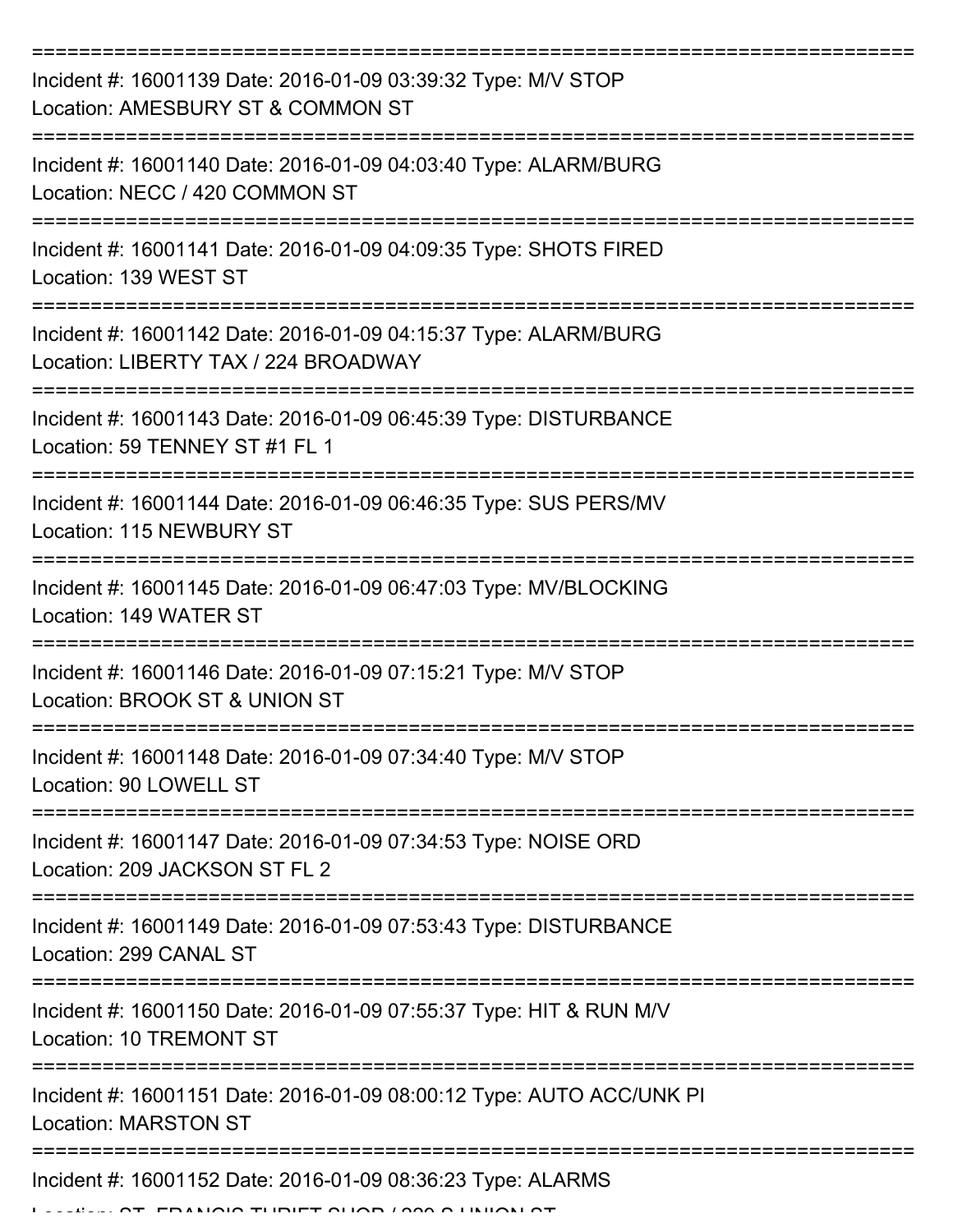| Incident #: 16001153 Date: 2016-01-09 08:38:30 Type: SUS PERS/MV<br>Location: 160 JACKSON ST FL 1                      |
|------------------------------------------------------------------------------------------------------------------------|
| Incident #: 16001154 Date: 2016-01-09 08:48:26 Type: ALARM/BURG<br>Location: UNIVERSAL AUTO REPAIR / 576 HAVERHILL ST  |
| Incident #: 16001155 Date: 2016-01-09 08:53:30 Type: M/V STOP<br>Location: HAMPSHIRE ST & METHUEN ST                   |
| Incident #: 16001156 Date: 2016-01-09 08:55:57 Type: DISTURBANCE<br>Location: 12 BASSWOOD ST                           |
| Incident #: 16001157 Date: 2016-01-09 08:59:15 Type: HIT & RUN M/V<br>Location: 25 LOWELL ST                           |
| Incident #: 16001158 Date: 2016-01-09 09:08:45 Type: ALARM/BURG<br>Location: INTERNATIONAL INSTITUTE / 125 AMESBURY ST |
| Incident #: 16001159 Date: 2016-01-09 09:37:42 Type: INVESTIGATION<br>Location: 17 DORCHESTER ST                       |
| Incident #: 16001160 Date: 2016-01-09 09:41:29 Type: ALARM/BURG<br>Location: 68 KENT ST                                |
| Incident #: 16001161 Date: 2016-01-09 09:45:23 Type: INVESTIGATION<br>Location: 27 WILLOW ST                           |
| ,,,,,,,,,,,,,,,,,,<br>Incident #: 16001162 Date: 2016-01-09 09:47:02 Type: DOMESTIC/PROG<br>Location: 18 BELLEVUE ST   |
| Incident #: 16001163 Date: 2016-01-09 09:57:34 Type: ALARM/BURG<br>Location: 20 KNOX ST #15                            |
| Incident #: 16001164 Date: 2016-01-09 09:58:28 Type: AUTO ACC/NO PI<br>Location: BENNINGTON ST & PARK ST               |
| Incident #: 16001165 Date: 2016-01-09 10:11:11 Type: SUS PERS/MV<br>Location: 30 ARCHER ST                             |
| Incident #: 16001166 Date: 2016-01-09 10:13:21 Type: ALARM/BURG                                                        |

Location: INITEDNIATIONIAL INSTITUTE / 125 AMESBURY ST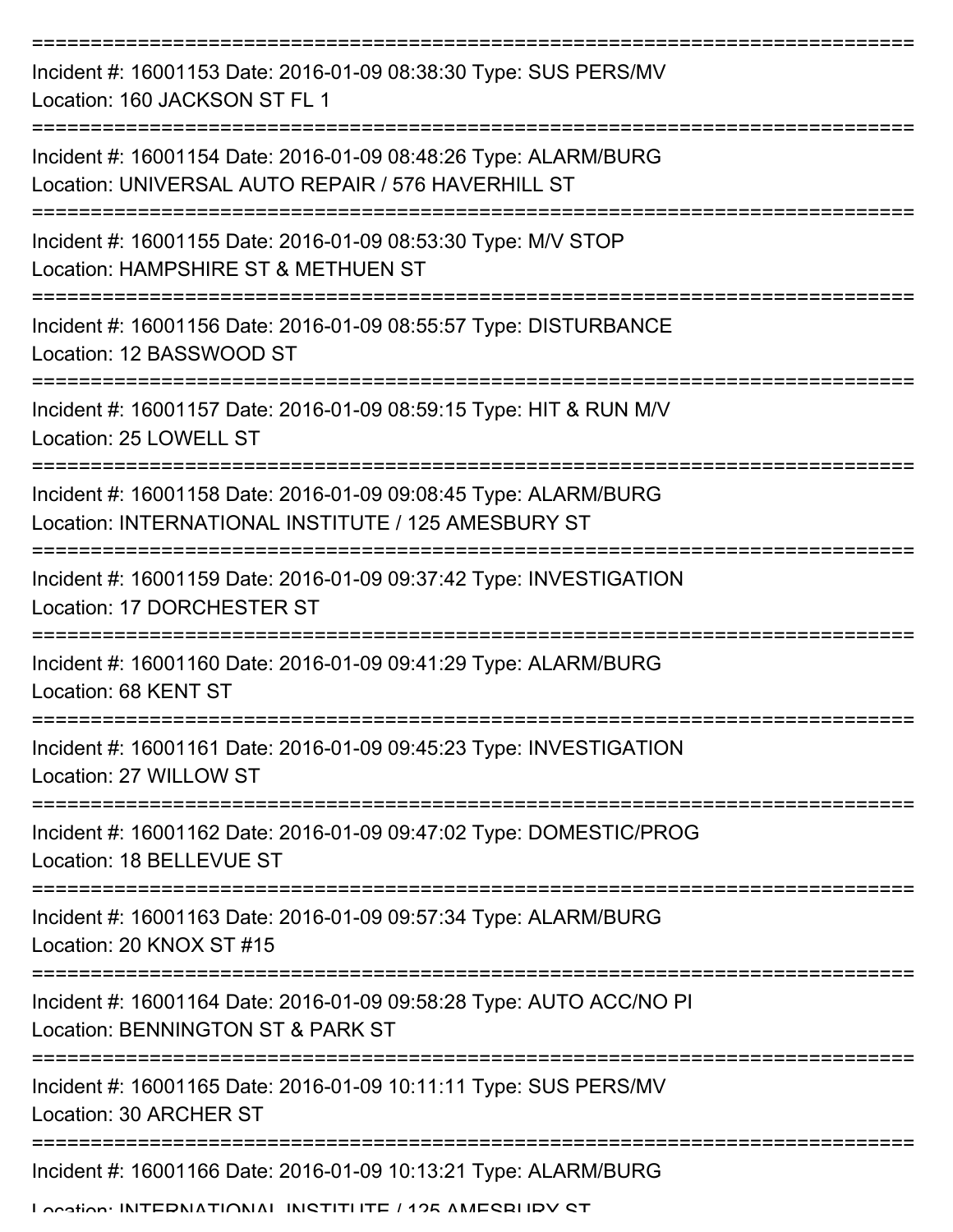| Incident #: 16001167 Date: 2016-01-09 10:41:30 Type: M/V STOP<br>Location: 50 BROADWAY                   |
|----------------------------------------------------------------------------------------------------------|
| Incident #: 16001168 Date: 2016-01-09 10:46:13 Type: M/V STOP<br>Location: HAVERHILL ST & LAWRENCE ST    |
| Incident #: 16001169 Date: 2016-01-09 11:16:28 Type: M/V STOP<br>Location: METHUEN ST & FRANKLIN         |
| Incident #: 16001170 Date: 2016-01-09 11:18:29 Type: WARRANT SERVE<br>Location: 19 LEONARD AV            |
| Incident #: 16001171 Date: 2016-01-09 11:22:46 Type: M/V STOP<br>Location: BROADWAY & LOWELL ST          |
| Incident #: 16001172 Date: 2016-01-09 11:31:04 Type: M/V STOP<br>Location: 96 HANCOCK ST                 |
| Incident #: 16001173 Date: 2016-01-09 11:33:30 Type: SUS PERS/MV<br>Location: 156 HIGH ST                |
| Incident #: 16001174 Date: 2016-01-09 11:39:59 Type: M/V STOP<br>Location: BROADWAY & LOWELL ST          |
| Incident #: 16001175 Date: 2016-01-09 11:53:34 Type: AUTO ACC/NO PI<br>Location: 137 MAY ST              |
| Incident #: 16001176 Date: 2016-01-09 11:55:51 Type: M/V STOP<br>Location: 134 SALEM ST                  |
| Incident #: 16001177 Date: 2016-01-09 12:07:08 Type: INVESTIGATION<br>Location: 117 WILLOW ST            |
| Incident #: 16001178 Date: 2016-01-09 12:07:09 Type: B&E/PAST<br>Location: LUCKY'S AUTO / 44 CHANDLER ST |
| Incident #: 16001179 Date: 2016-01-09 12:28:19 Type: MAN DOWN<br>Location: BROADWAY & COMMON ST          |
| Incident #: 16001180 Date: 2016-01-09 12:48:29 Type: MEDIC SUPPORT<br>Location: 96 PARK ST               |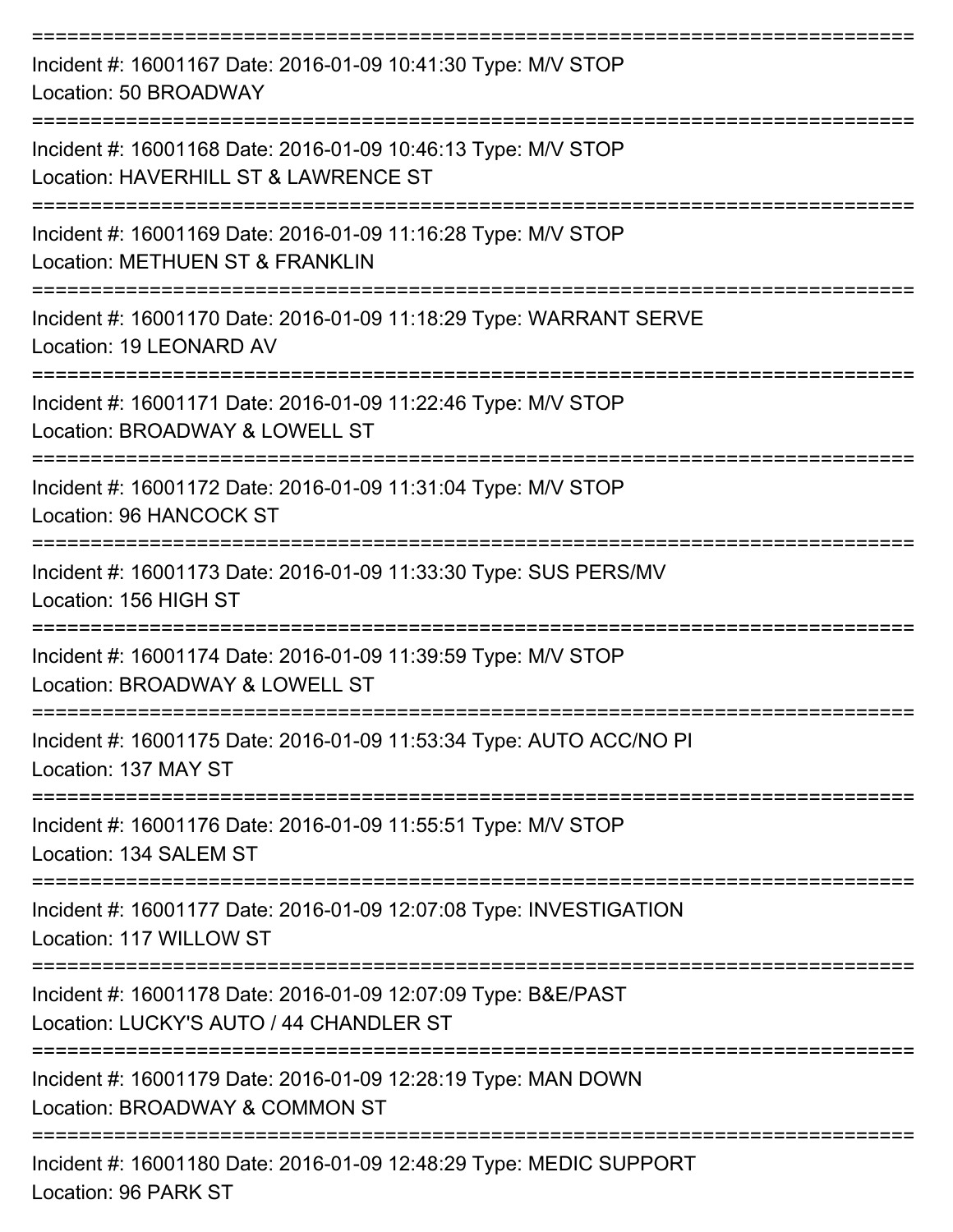| Incident #: 16001181 Date: 2016-01-09 13:28:39 Type: M/V STOP<br>Location: CHESTNUT ST & ELM ST                                                   |
|---------------------------------------------------------------------------------------------------------------------------------------------------|
| Incident #: 16001182 Date: 2016-01-09 13:37:20 Type: AUTO ACC/NO PI<br>Location: 22 BENNINGTON ST                                                 |
| Incident #: 16001183 Date: 2016-01-09 13:48:44 Type: DRUG OVERDOSE<br>Location: AMES ST & LOWELL ST                                               |
| Incident #: 16001184 Date: 2016-01-09 13:52:47 Type: CK WELL BEING<br>Location: SANTO DOMINGO LIQUOR / 419 HAMPSHIRE ST<br>---------------------- |
| Incident #: 16001185 Date: 2016-01-09 14:02:29 Type: SUS PERS/MV<br>Location: 11 NESMITH ST                                                       |
| Incident #: 16001186 Date: 2016-01-09 14:04:41 Type: SUICIDE ATTEMPT<br>Location: 383 HAVERHILL ST #APT 28                                        |
| Incident #: 16001187 Date: 2016-01-09 14:11:20 Type: M/V STOP<br>Location: BURGER KING / 187 BROADWAY                                             |
| Incident #: 16001188 Date: 2016-01-09 14:11:54 Type: THREATS<br>Location: 5 MAGNOLIA ST                                                           |
| Incident #: 16001189 Date: 2016-01-09 14:17:06 Type: M/V STOP<br>Location: 81 COLONIAL RD                                                         |
| Incident #: 16001190 Date: 2016-01-09 14:19:50 Type: FIRE<br>Location: 173 BAILEY ST                                                              |
| Incident #: 16001191 Date: 2016-01-09 14:23:42 Type: MISSING PERS<br>Location: 85 HIGH ST                                                         |
| Incident #: 16001192 Date: 2016-01-09 15:22:58 Type: MAL DAMAGE<br>Location: 148 BERNARD AV                                                       |
| Incident #: 16001193 Date: 2016-01-09 16:21:44 Type: M/V STOP<br>Location: BRADFORD ST & BROADWAY                                                 |
| Incident #: 16001194 Date: 2016-01-09 16:28:51 Type: M/V STOP<br>Location: COMMON ST & HAMPSHIRE ST                                               |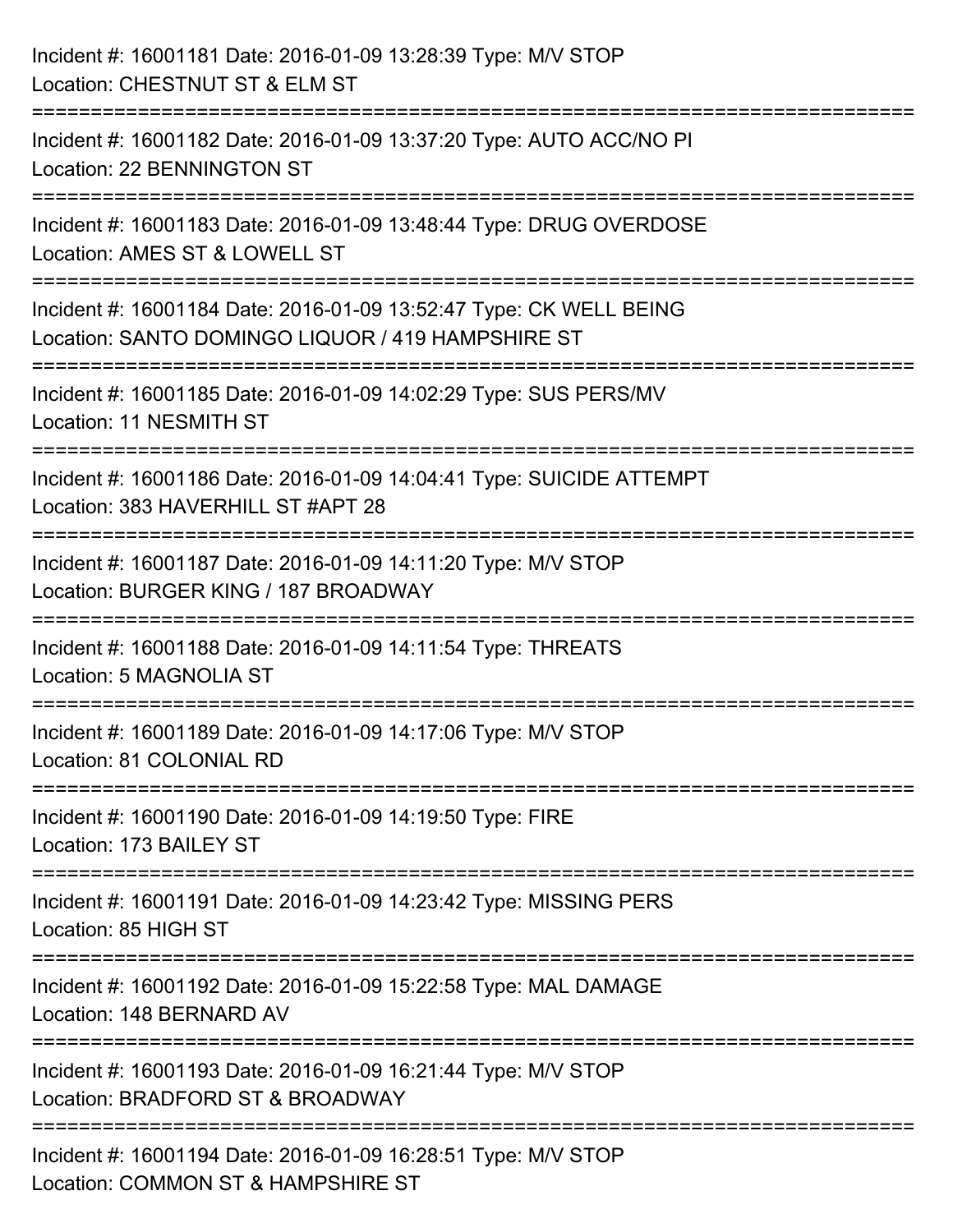| Incident #: 16001195 Date: 2016-01-09 16:53:00 Type: DOMESTIC/PROG<br>Location: 83 DORCHESTER ST                                              |
|-----------------------------------------------------------------------------------------------------------------------------------------------|
| :=====================<br>Incident #: 16001196 Date: 2016-01-09 17:08:16 Type: THREATS<br>Location: 14 ROWE ST                                |
| Incident #: 16001197 Date: 2016-01-09 17:57:10 Type: NOISE ORD<br>Location: 198 JACKSON ST #12 FL 3<br>=======================                |
| Incident #: 16001198 Date: 2016-01-09 18:38:41 Type: VIO CITY ORD<br>Location: 8 E HAVERHILL ST                                               |
| Incident #: 16001199 Date: 2016-01-09 18:44:17 Type: M/V STOP<br>Location: BROADWAY & METHUEN ST<br>:================================         |
| Incident #: 16001200 Date: 2016-01-09 18:45:51 Type: AUTO ACC/UNK PI<br>Location: FRIENDLYS RESTAURANT / 227 WINTHROP AV                      |
| Incident #: 16001201 Date: 2016-01-09 18:46:54 Type: SUICIDE ATTEMPT<br>Location: 17 NELSON ST #1 FL 1<br>:================================== |
| Incident #: 16001202 Date: 2016-01-09 18:54:53 Type: M/V STOP<br>Location: GRANVILLE ST & S BROADWAY                                          |
| Incident #: 16001203 Date: 2016-01-09 19:10:45 Type: SHOTS FIRED<br>Location: CYPRESS AV & LOWELL ST                                          |
| Incident #: 16001204 Date: 2016-01-09 19:28:38 Type: ALARM/BURG<br>Location: 195 LAWRENCE ST #2                                               |
| Incident #: 16001205 Date: 2016-01-09 19:35:34 Type: MAN DOWN<br>Location: 113 EXCHANGE ST                                                    |
| Incident #: 16001206 Date: 2016-01-09 19:38:52 Type: MEDIC SUPPORT<br>Location: 58 S BROADWAY                                                 |
| Incident #: 16001207 Date: 2016-01-09 19:46:08 Type: MEDIC SUPPORT<br>Location: 439 ANDOVER ST FL 2                                           |
| Incident #: 16001208 Date: 2016-01-09 19:48:36 Type: UNKNOWN PROB<br>Location: 259 ANDOVER ST FL 2ND                                          |

===========================================================================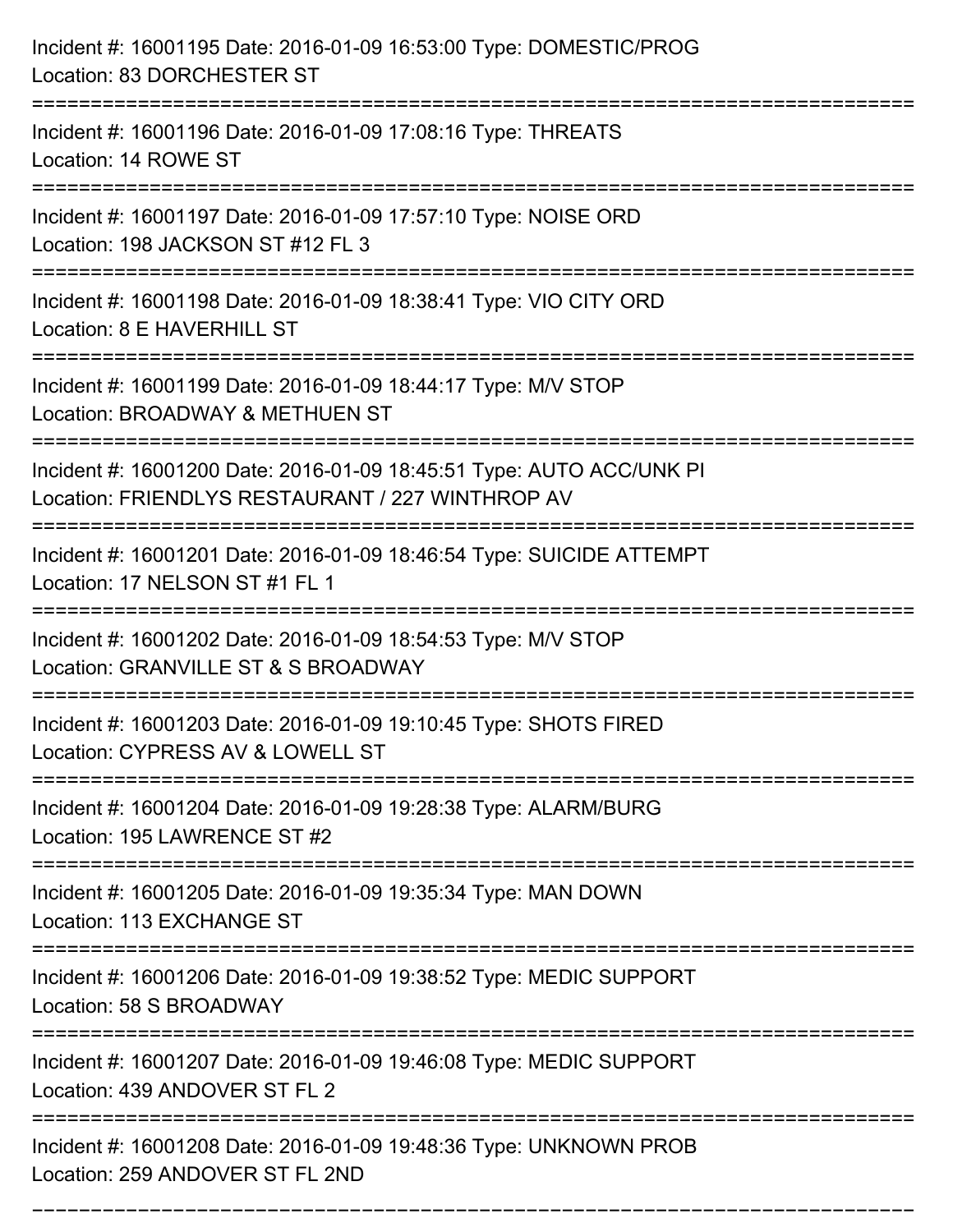| Incident #: 16001209 Date: 2016-01-09 19:54:23 Type: M/V STOP<br>Location: 11 BROADWAY                                               |
|--------------------------------------------------------------------------------------------------------------------------------------|
| Incident #: 16001210 Date: 2016-01-09 20:04:10 Type: NOISE ORD<br>Location: 10 DIAMOND ST #15 FL 2                                   |
| Incident #: 16001211 Date: 2016-01-09 20:21:35 Type: GUN CALL<br>Location: 75 ABBOTT ST FL 2<br>===========================          |
| Incident #: 16001212 Date: 2016-01-09 20:41:19 Type: LARCENY/PAST<br>Location: 238 HAVERHILL ST #4 FL 2                              |
| Incident #: 16001213 Date: 2016-01-09 20:45:21 Type: SUICIDE ATTEMPT<br>Location: KINGS SUBS / 1 BEACON ST<br>:==================    |
| Incident #: 16001214 Date: 2016-01-09 21:38:16 Type: M/V STOP<br>Location: ACTON ST & BROADWAY<br>=========================          |
| Incident #: 16001215 Date: 2016-01-09 21:47:38 Type: M/V STOP<br>Location: BROADWAY & PARK ST<br>=================================== |
| Incident #: 16001216 Date: 2016-01-09 22:00:30 Type: HIT & RUN M/V<br>Location: 703 HAVERHILL ST                                     |
| Incident #: 16001217 Date: 2016-01-09 22:34:29 Type: SUICIDE ATTEMPT<br>Location: 58 BAILEY ST                                       |
| Incident #: 16001218 Date: 2016-01-09 22:36:32 Type: ALARM/BURG<br>Location: FERNANDEZ BEAUTY SUPPLY / 402 BROADWAY                  |
| Incident #: 16001219 Date: 2016-01-09 22:47:07 Type: LOUD NOISE<br>Location: 141 AMESBURY ST #308                                    |
| Incident #: 16001221 Date: 2016-01-09 23:19:32 Type: MEDIC SUPPORT<br>Location: 156 SPRUCE ST FL 2                                   |
| Incident #: 16001220 Date: 2016-01-09 23:20:00 Type: ALARM/BURG<br>Location: POLLO CENTRO / 436 S UNION ST                           |
| Incident #: 16001222 Date: 2016-01-09 23:22:15 Type: M/V STOP<br>Location: MERRIMACK ST & PARKER ST                                  |